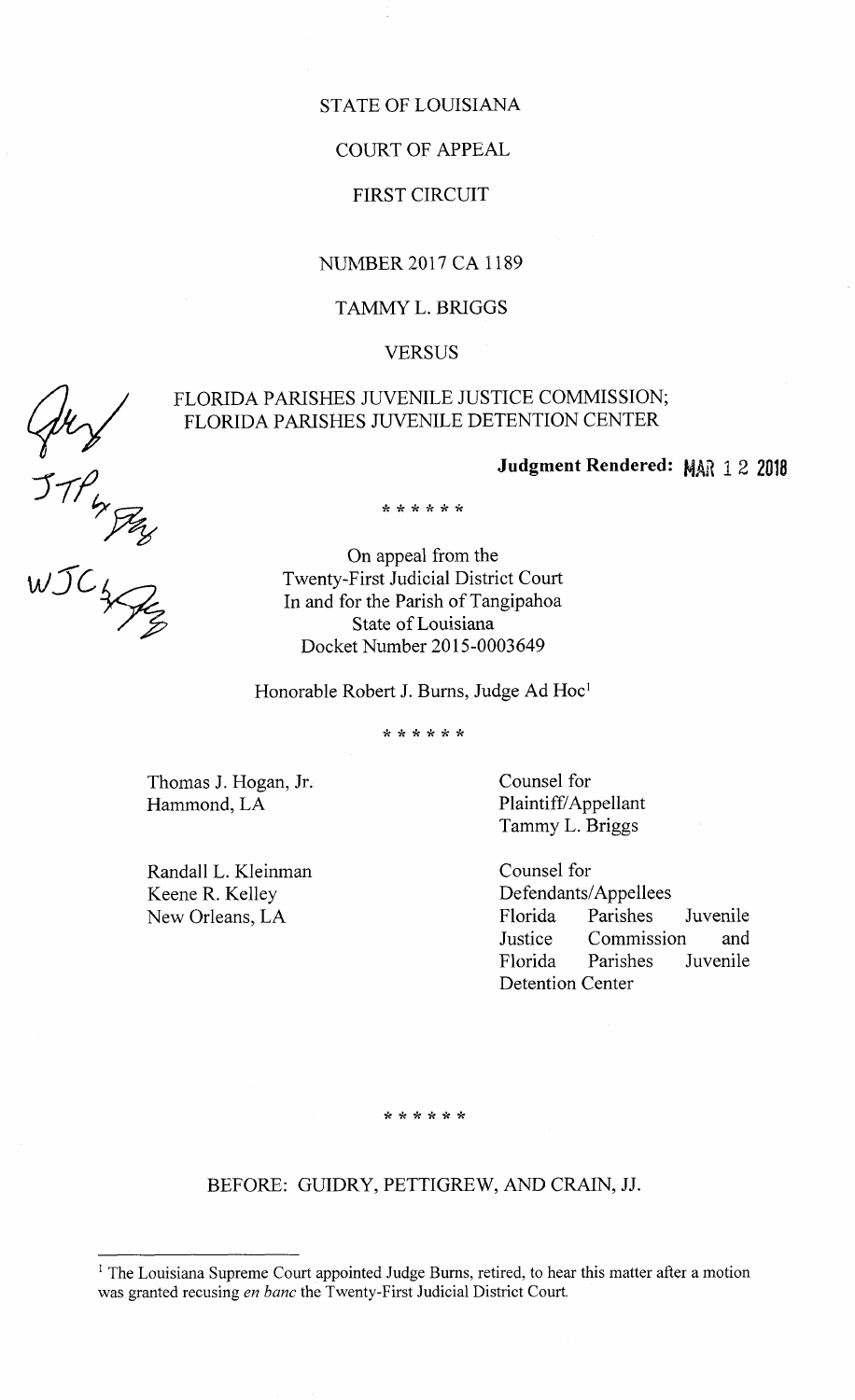### GUIDRY, J.

A discharged employee appeals the dismissal of her petition alleging racial and gender discrimination as being prescribed. Finding no error in the trial court's judgment, we affirm.

## FACTS AND PROCEDURAL HISTORY

According to her petition, the plaintiff, Tammy L. Briggs, was hired as <sup>a</sup> cook at the Florida Parishes Juvenile Detention Center in 2006. On August 19, 2014, Ms. Briggs was terminated from her employment for violating Detention Center rules and procedures.<sup>2</sup> Ms. Briggs later filed an Equal Employment Opportunity Commission (EEOC) complaint with the Louisiana Commission on Human Rights, alleging that her suspension and subsequent termination were premised on racial and gender discrimination.'

On August 19, 2015, the EEOC mailed a " Dismissal and Notice of Rights" letter to Ms. Briggs, notifying her that based on its investigation, it was unable to conclude that <sup>a</sup> violation had occurred. The letter also included the following Notice of Suit Rights":

This will be the only notice of dismissal and of your right to sue that we will send you. You may file a lawsuit against the respondent(s) under federal law based on this charge in federal or state court. Your lawsuit must be filed WITHIN 90 DAYS of your receipt of this notice or your right to sue based on this charge will be lost. ( The time limit for filing suit based on <sup>a</sup> claim under state law may be different.)

Ms. Briggs subsequently filed a petition against the Florida Parishes Juvenile Justice Commission and the Detention Center on December 8, 2015. After answering Ms. Briggs' petition, the defendants raised the objection of prescription by filing <sup>a</sup> peremptory exception, or in the alternative, motion for summary

<sup>2</sup> Ms. Briggs was charged with malfeasance based on her removing food items from the Detention Center without prior written authorization. She was also charged with failure to follow orders for neglecting on several occasions to stop by the control room to have her bags inspected before exiting the facility.

<sup>&</sup>lt;sup>3</sup> In her EEOC complaint, Ms. Briggs, an African American female, alleged that a Caucasian male co- worker had similarly removed food items, but was not discharged.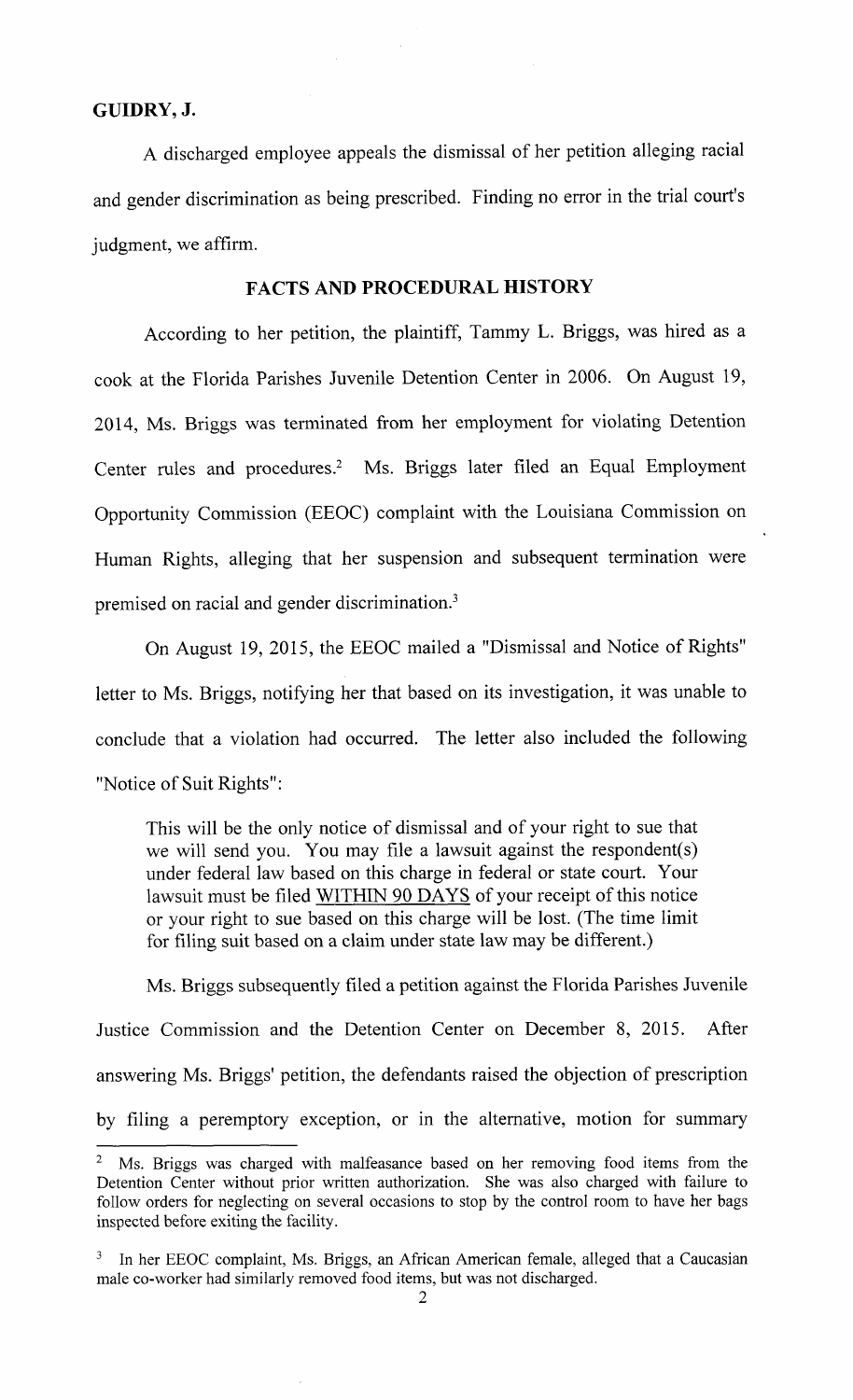judgment. The defendants asserted that Ms. Briggs' claims of discrimination were subject to a one-year prescriptive period under La. R.S. 23:303(D), and as the last act of discrimination alleged by Ms. Briggs ( her termination) occurred on August 19, 2014, her lawsuit filed on December 8, 2015, was untimely. Ms. Briggs opposed the objection of prescription, arguing that under jurisprudence interpreting La. R.S. 23:303(D), the prescriptive period applicable to her claims was 18 months, not one year.

The trial court heard the defendants' objection of prescription urged pursuant to a peremptory exception, or in the alternative, motion for summary judgment, on December 6, 2016. The trial court thereafter denied the alternative motion for summary judgment, but granted the defendants' peremptory exception urging the objection of prescription and dismissed Ms. Briggs' claims with prejudice in <sup>a</sup> judgment signed January 6, 2017. Ms. Briggs timely appealed the judgment sustaining the peremptory exception raising the objection of prescription.

### DISCUSSION

The issue before us in this appeal is simply the legal question of whether the trial court properly interpreted and applied La. R.S.  $23:303(D)$  to find Ms. Briggs' claims prescribed. That statute is found in the chapter known as the Louisiana Employment Discrimination Law (LEDL) and provides:

Any cause of action provided in this Chapter shall be subject to <sup>a</sup> prescriptive period of one year. However, this one- year period shall be suspended during the pendency of any administrative review or investigation of the claim conducted by the federal Equal Employment Opportunity Commission or the Louisiana Commission on Human Rights. No suspension authorized pursuant to this Subsection of this one-year prescriptive period shall last longer than six months.

Relying on cases wherein the plaintiffs filed their petitions alleging discrimination beyond the 18-month maximum time period provided in La. R.S. 23:303(D), Ms. Briggs argues that her right to file suit on her claims did not prescribe until

3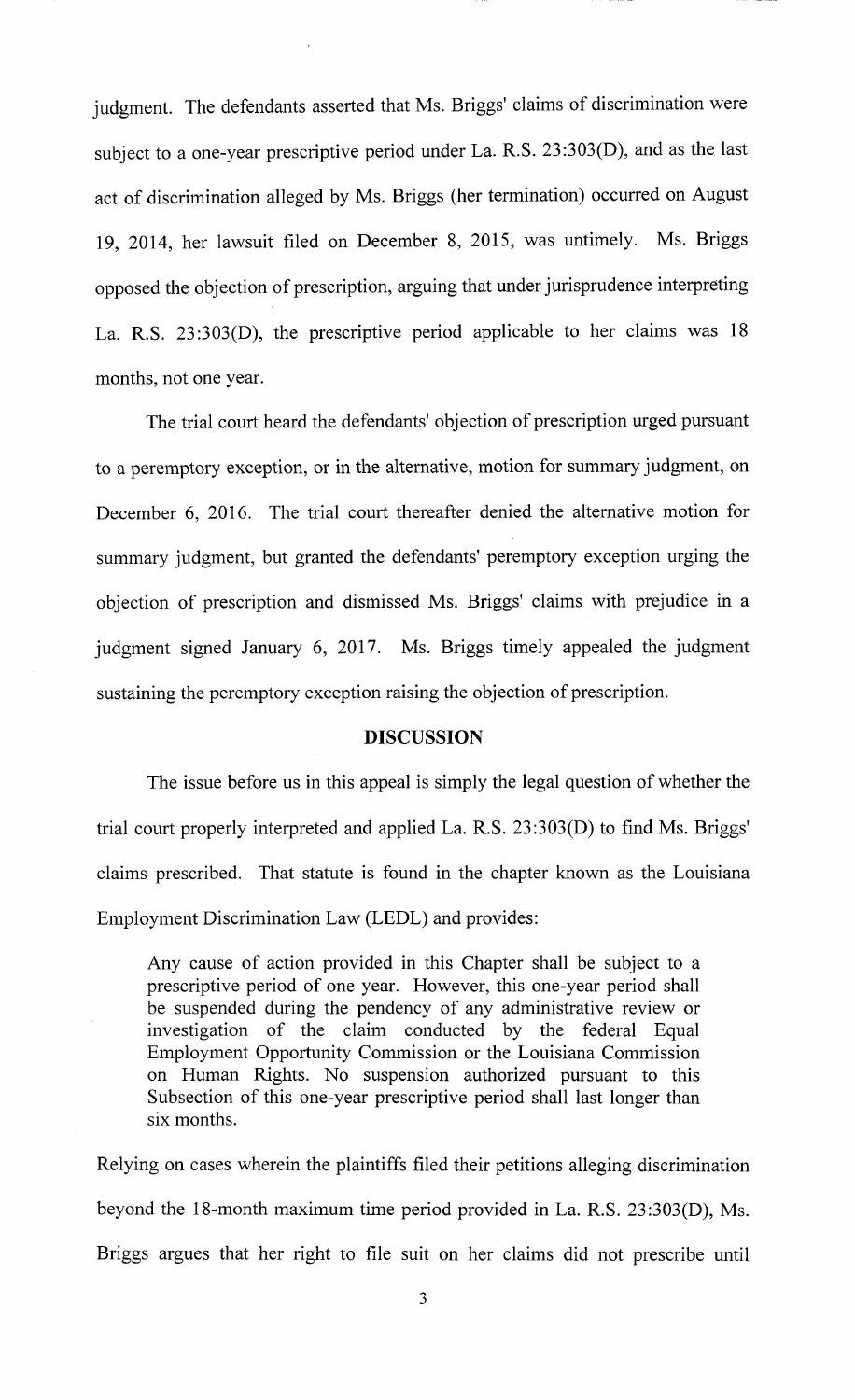February 19, 2016. Thus, she contends that her petition, filed on December 8, 2015, was timely. Based on the plain language of the statutory provision, we disagree.

Section 303(D) expressly provides that the one-year prescription applicable to claims filed pursuant to the LEDL shall be "suspended during the pendency of any administrative review or investigation." (Emphasis added.) The effect of a suspension of prescription is provided in La. C.C. art. 3472, which provides "[t]he period of suspension is not counted toward accrual of prescription. Prescription commences to run again upon the termination of the period of suspension."

As recognized in the jurisprudence relied on by Ms. Briggs, the " maximum" amount of time that a plaintiff is afforded to file suit under Section  $303(D)$  is 18 months; however, while such <sup>a</sup> time period is clearly provided in the statute, it is allowed only if the condition listed in the provision is also met. That condition is "the *pendency* of any administrative review or investigation of the claim conducted by the federal Equal Employment Opportunity Commission or the Louisiana Commission on Human Rights." (Emphasis added.)

The pendency of any administrative or investigative review of Ms. Briggs' claims ended on August 19, 2015. At that time, the suspension provided by La. R.S. 23:303(D) ended, and prescription commenced to run again on Ms. Briggs' claims. See La. C.C. art. 3472. Accepting Ms. Briggs' contention that she filed her claim with the EEOC on June 7,  $2015<sup>4</sup>$ , the running of prescription on her claims, which had commenced on August 20, 2014, would have halted as of that date. Thus, at the time prescription was suspended on her claims, approximately 73 days remained of the one-year prescriptive period applicable to her claims.

<sup>4</sup> The copy of the EEOC complaint that appears in the record indicates that it was filed on August 13, 2015.